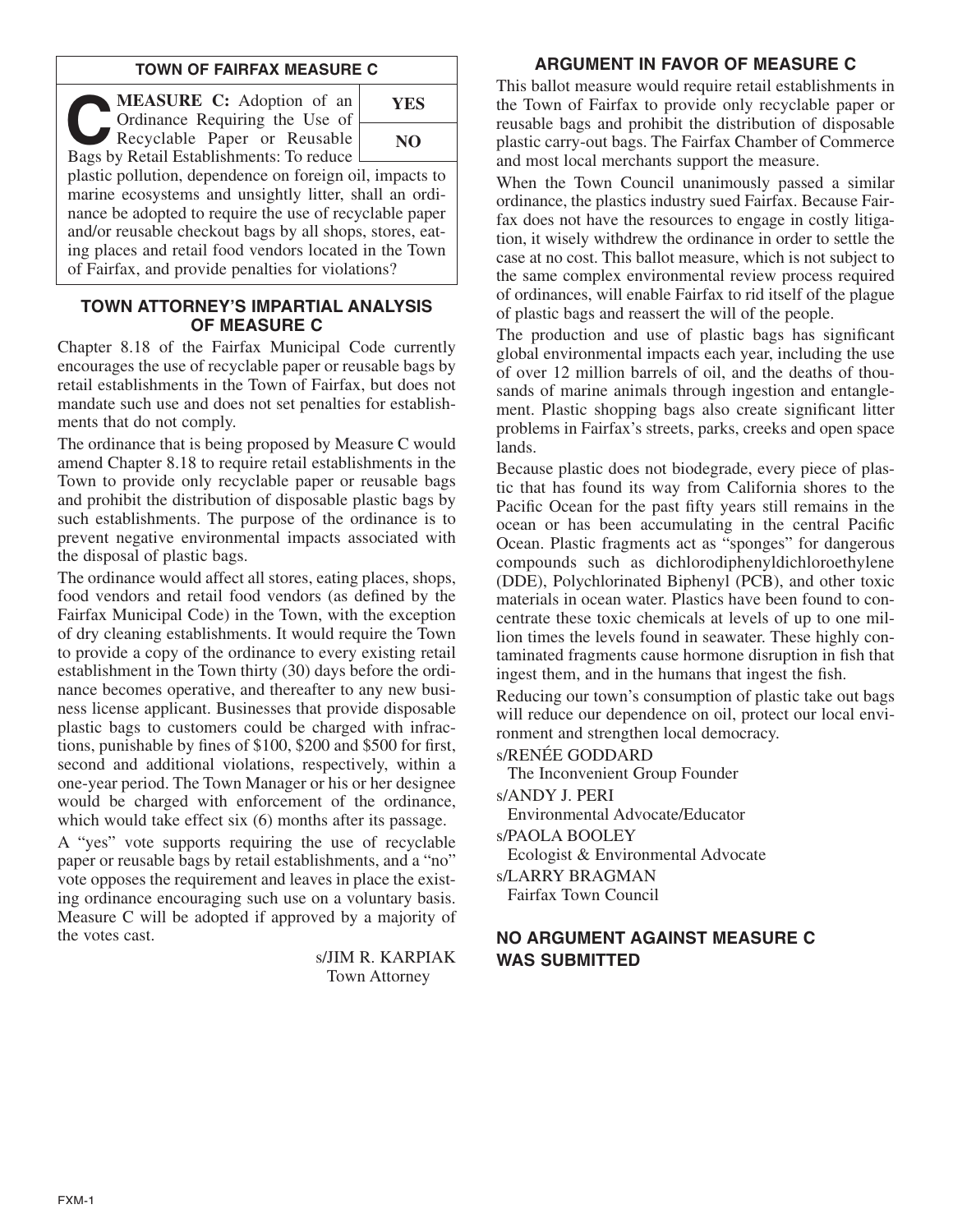# **FULL TEXT OF MEASURE C**

## CHAPTER 8.18 REQUIRING THE USE OF RECY-CLABLE PAPER AND/OR REUSABLE CHECKOUT BAGS BY ALL SHOPS, STORES, EATING PLACES, FOOD VENDORS AND RETAIL FOOD VENDORS LOCATED IN THE TOWN OF FAIRFAX, AND PRO-VIDING PENALTIES FOR VIOLATIONS

# 8.18.010 FINDINGS

(a) Globally the production and use of plastic bags has significant environmental impacts each year, including the use of over 12 million barrels of oil, and the deaths of thousands of marine animals through ingestion and entanglement.

(b) Each year, an estimated 500 billion to 1 trillion plastic bags are used worldwide, which is over one million bags per minute, many of which end up as litter each year.

(c) Most plastic carry-out bags do not biodegrade, but instead photo-degrade, which means that the bags break down into smaller and smaller toxic bits that enter the food web when animals mistake those materials for food.

(d) Because plastic does not biodegrade, every piece of plastic that has found its way from California shores to the Pacific Ocean for the past fifty years still remains in the ocean or has been accumulating in the central Pacific gyre and a "Pacific Garbage Patch" now exists made up of floating plastic and Styrofoam debris. The remaining plastic is deposited on local or distant shores.

(e) Plastic fragments act as "sponges" for dangerous compounds such as Dichlorodiphenyldichloroethylene (DDE), Polychlorinated Biphenyl (PCB), and other toxic materials in ocean water. Plastics have been found to concentrate these toxic chemicals at levels of up to one million times the levels found in sea water.

(f) These highly contaminated fragments have been shown to cause hormone disruption in the fish that ingest them, and in the humans that ingest the fish.

(g) Data collected from the State of California's annual Coastal Cleanup and the 1999 Pilot Litter study by the Department of Conservation "indicates that disposable retail bags represent some of the most commonly littered items. Plastic bags are easily carried by wind from uncovered trash and dumpsters, vehicles and solid waste facilities including landfills."

(h) The US Marine Mammal Commission estimates that "257 marine species have been reported entangled in or having ingested marine debris . . . the plastic constricts the animals' movements and kills marine animals through starvation, exhaustion or infection from deep wounds caused by tightening material. The animals may starve to death as the plastic clogs their intestines preventing them from obtaining vital nutrients. Toxic substances present in plastics are known to cause death or reproductive failure in fish, shellfish and wildlife."

(i) The Environmental Protection Agency (EPA) reports that over 52,000 tons of disposable bags were used in California in 2000 and less than 50 tons were recovered for recycling.

(j) According to Californians Against Waste, over 19 bil-

lion disposable plastic bags are generated in California every year, resulting in over 147,000 tons of waste. An estimated 60% of these bags are generated by grocery stores. These bags represent a disproportionately large share of litter and marine debris according to a 1999 Department of Conservation study.

(k) The economics of recycling plastic bags are difficult to sustain, due to the logistics of sorting, contamination of inks, and the overall low quality of the plastic used in plastic bags, resulting in an estimated rate of 1-3% of all plastic bags being recycled in any way.

(l) Many plastic bags collected for recycling never get recycled but instead get shipped to third world countries where less stringent environmental laws permit cheap incineration which emits toxic chemicals which are known to cause harm and injury to human health.

(m) While there are many serious negative environmental impacts from the use of paper grocery bags as well, nonetheless, 45% of all paper products are recycled while less than 5% of plastics are recycled.

(n) Almost all curbside pickup and recycling centers allow customers to mix paper bags with newspapers for recycling but very few accept plastic bags for recycling.

(o) The proliferation of plastic carry-out bags at retail stores of all kinds is unmitigated, and recent State legislation mandating that grocery stores provide bins for plastic bag recycling (AB 2449) is not expected to have significant impact of reducing the use of plastic bags (and may not improve recycling rates, given the difficult logistics and poor economics of recycling plastic bags).

(p) The EPA estimates that disposal costs for single-use retail bags in the state exceeds \$51 million annually.

(q) The nation of Ireland imposed a 17 cent surcharge on carry-out plastic bags which resulted in a 90% decrease in consumption of plastic bags.

(r) State law does not prohibit local ordinances from seeking to remedy this problem by banning plastic bags outright in favor of re-usable cloth bags or paper bags or adding a surcharge for paper-carry out bags.

(s) Alternatives to plastic bags are readily available and include re-usable cloth bags, paper bags, and grocery stores could do more to provide for sale and encourage their customers to use such bags, making plastic unnecessary.

(t) State of California law does not prohibit the adoption, implementation, or enforcement of any local ordinance, resolution, regulation or rule governing curbside or drop off recycling programs operated by, or pursuant to a contract with a city, county or other public agency, including any action relating to fees for these programs.

(u) The Town of Fairfax has a duty to protect the natural environment, the economy, and the health of its citizens.

(v) The Town of Fairfax has adopted town-wide goals of 80% landfill diversion by 2012 and zero waste by 2020.

(w) The expansive usage of plastic shopping bags and their typical disposal creates an impediment to Fairfax's landfill diversion goals.

(x) Plastic shopping bags are difficult to recycle and cur-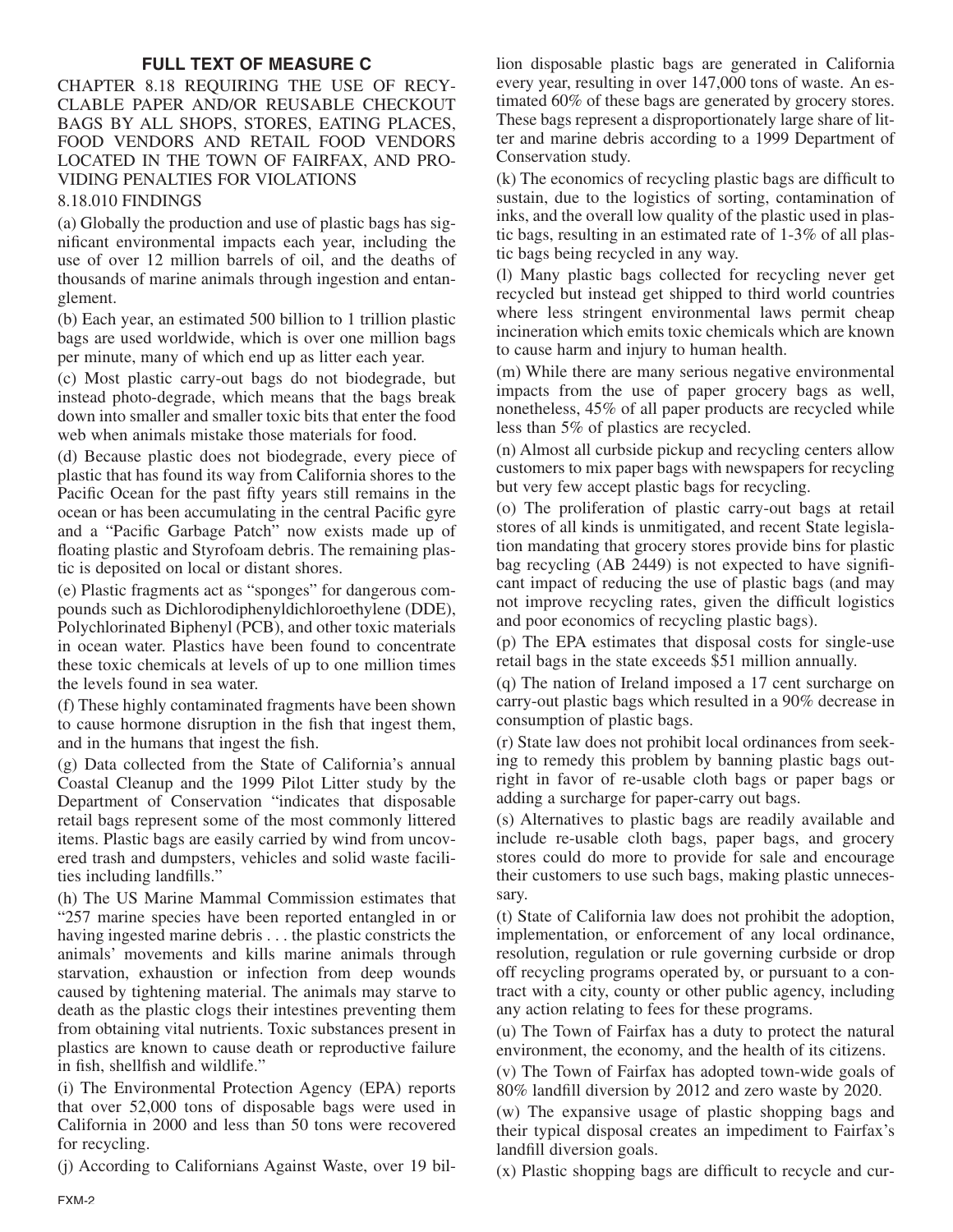rently contaminate, or will contaminate, material that is processed through Fairfax's recycling and anticipated composting programs.

(y) Plastic shopping bags create significant litter problems in Fairfax's neighborhoods and also in its streets, parks, creeks and open space lands; and

(z) It is the intent of the State Legislature, in enacting Chapter 5.1 (commencing with Section 42250) Part 3 of Division 30 of the Public Resources Code, to encourage the use of reusable bags by consumers and retailers and to reduce the consumption of single-use bags.

Therefore a need exists to adopt regulations to reduce the use of plastic bags in Fairfax.

#### 8.18.020. SHORT TITLE.

This Ordinance shall be entitled the "Plastic Bag Reduction Ordinance."

8.18.030. DEFINITIONS.

For the purposes of this Ordinance, the following words shall have the following meanings:

(a) "Checkout bag" means a carryout bag intended to convey or protect goods, products or packaged food products provided by a store, eating place, shop, food vendor or retail food vendor to a customer at the point of sale.

(b) "Store" means a public establishment devoted exclusively to the retail sale of a commodity or commodities as defined under Fairfax Municipal Code section 17.008.020 located within the geographical limits of the Town of Fairfax.

(c) "Eating place" means a retail establishment primarily engaged in the sale of prepared food and drinks for consumption on the premises as defined under Fairfax Municipal Code section 17.008.020 located within the geographical limits of the Town of Fairfax.

(d) "Shop" means a use devoted primarily to the sale of a service or a product or products, but the service is performed or the product to be sold is prepared in its finished form on the premises as defined under Fairfax Municipal Code section 17.008.020 located within the geographical limits of the Town of Fairfax. Notwithstanding the foregoing, dry cleaning establishments are excluded from the definition of "shop."

(e) "Food Vendor" means any restaurant or retail food vendor as defined under the Fairfax Municipal Code section 18.16.020.

(f) "Retail Food Vendor" means any store, shop, sales outlet or other establishment, including a grocery store or a delicatessen, other than a restaurant, located within the Town of Fairfax, which sells take-out food as defined under Fairfax Municipal Code section 8.16.020 located within the geographical limits of the Town of Fairfax.

(g) "Person" means an individual, trust, firm, joint stock company, corporation, cooperative, partnership, or association.

(h) "Recyclable" means material that can be sorted, cleansed, and reconstituted using the Town's available recycling collection programs for the purpose of using the altered form in the manufacture of a new product. Recycling does not include burning, incinerating, converting, or otherwise thermally destroying solid waste.

(i) "Recyclable Paper Bag" means a paper bag that is 100% recyclable overall and contains a minimum of 40% post-consumer recycled content.

(j) "Reusable Bag" means a bag with handles that is specifically designed and manufactured for multiple reuse and is either made of cloth or other machine washable fabric.

8.18.040 MANDATORY USE OF RECYCLABLE OR REUSABLE CHECKOUT BAGS.

(a) All stores, shops, eating places, food vendors and retail food vendors, shall provide only the following as checkout bags to customers: recyclable paper bags, or reusable bags.

(b) Violation of the requirements set forth in subsection (a) shall subject stores, shops, eating places, food vendors and retail food vendors to penalties set forth in Section 18.18.060.

(c) Nothing in this section shall be read to preclude stores, shops, eating places and retail food vendors from making reusable bags available for sale to customers.

### 8.18.050 IMPLEMENTATION.

The Town Council, after a public hearing, may adopt and may amend guidelines, rules, regulations and forms to implement and enforce this Ordinance.

### 8.18.060 NOTIFICATION, ENFORCEMENT AND PENALTIES.

(a) The Town of Fairfax shall provide a copy of this ordinance to every new store, shop, eating place, food vendor and retail food vendor that applies for a business license in the Town of Fairfax. Thirty days before this ordinance becomes operative, the Town shall mail or deliver a copy of it to every store, shop, eating place, food vendor and retail food vendor within the Town of Fairfax.

(b) The Town Manager or his/her designee will have primary responsibility for enforcement of this Chapter. The Town Manager or his/her designee is authorized to promulgate regulations and to take any and all other actions reasonable and necessary to enforce this Chapter, including, but not limited to, entering the premises of any affected retail store to verify compliance.

(c) Any person who violates this Ordinance shall be guilty of an infraction. If charged as an infraction, upon conviction thereof, said person shall be punished by  $(1)$  a fine not exceeding \$100.00 for a first violation, (2) a fine not exceeding \$200.00 for a second violation within the same year, and (3) a fine not exceeding \$500.00 for each additional violation within the same year.

(d) In the event that the Town adopts an ordinance creating a procedure for imposing and reviewing Administrative Penalties pursuant to California Government Code Section 53069.4, the Town may impose Administrative Penalties for violation of this Ordinance as follows: (1) in an amount not exceeding \$100.00 for the first violation, (2) in an amount not exceeding \$200.00 for the second violation in the same year, and (3) in an amount not exceeding \$500.00 for each subsequent violation in the same year.